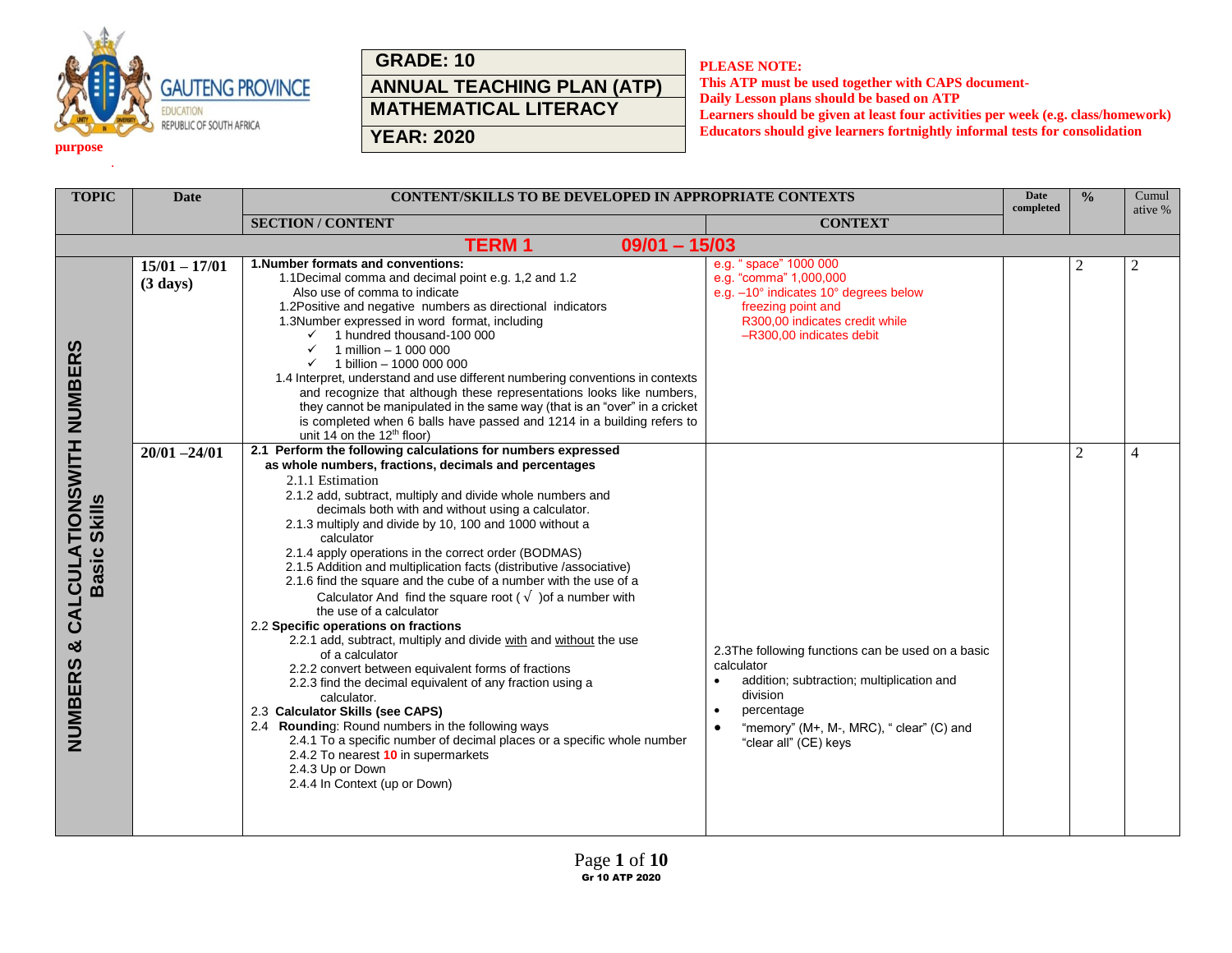| <b>TOPIC</b>                                                            | <b>Date</b>     | <b>CONTENT/SKILLS TO BE DEVELOPED IN APPROPRIATE CONTEXTS</b>                                                                                                                                                                                                                                                                                                                                                                                                                                                                                                                                                                                                                                        |                                                                                                                                                                                                                                                                                                                                                                                                                                                                                                                                                                 | Date<br>completed | $\frac{0}{0}$  | Cumul<br>ative % |
|-------------------------------------------------------------------------|-----------------|------------------------------------------------------------------------------------------------------------------------------------------------------------------------------------------------------------------------------------------------------------------------------------------------------------------------------------------------------------------------------------------------------------------------------------------------------------------------------------------------------------------------------------------------------------------------------------------------------------------------------------------------------------------------------------------------------|-----------------------------------------------------------------------------------------------------------------------------------------------------------------------------------------------------------------------------------------------------------------------------------------------------------------------------------------------------------------------------------------------------------------------------------------------------------------------------------------------------------------------------------------------------------------|-------------------|----------------|------------------|
|                                                                         |                 | <b>SECTION / CONTENT</b>                                                                                                                                                                                                                                                                                                                                                                                                                                                                                                                                                                                                                                                                             | <b>CONTEXT</b>                                                                                                                                                                                                                                                                                                                                                                                                                                                                                                                                                  |                   |                |                  |
| TIONSWITH NUMBERS<br>Skills<br>CALCULA<br>Basic<br>×්<br><b>NUMBERS</b> | $27/01 - 31/01$ | 3. Ratios:<br>3.1 Perform the following calculations involving ratios:<br>3.1.1 convert between different forms of a ratio<br>3.1.2determine missing numbers in a ratio<br>3.1.3divide or share an amount in a given ratio<br>with an understanding of:<br>different formats for expressing ratios<br>why no units are included in a ratio<br>✓<br>✓<br>equivalent ratios<br>3.1.4 how to write a ratio in unit format                                                                                                                                                                                                                                                                               | e.g. if the scale of a plan is 1:100,<br>e.g. if cement, sand and stone is to be<br>mixed in the ratio 1:2:2<br>e.g. how many milliliters of tint and peroxide will a<br>hairdresser need to make a 50ml mixture if<br>the tint and peroxide is mixed in the ratio 1:2<br>e.g. 1:50 and/or $\frac{1}{50}$<br>e.g. $1:50 = 2:100$<br>e.g.(3:8 can be written as 1:2,667)                                                                                                                                                                                         |                   | $\overline{c}$ | 6                |
|                                                                         | $03/02 - 07/02$ | 4 Proportion:<br>4.1 Perform calculations involving:<br>4.1.1 direct proportion<br>4.1.2 indirect (inverse) proportion<br>4.2 Interpret graphs representing situations involving direct and<br>inverse proportion and illustrating the difference between the<br>two types of proportion                                                                                                                                                                                                                                                                                                                                                                                                             | e.g. if the cost of a trip is R5,00 per km, then an 85km trip<br>will cost R5,00/km $\times$ 85km = R425,00; if 50m <sup>2</sup> of carpeting<br>costs R1 750,00; then 1m <sup>2</sup> of carpeting will cost R1 750,00<br>$\div 50 = R35.00$<br>e.g. A soccer season ticket costs R800,00.If you watch only<br>game during the season, the cost per game is R800,00; for<br>two games the effective cost per game is R400,00;and so on                                                                                                                         |                   | $\overline{c}$ | 8                |
|                                                                         | $10/02 - 14/02$ | 5. Rates:<br>5.1 Calculate the following types of rates:<br>5.1.1 cost rates<br>5.1.2 consumption rates-- time recording formats<br>5.1.3 distance, time and speed rates and<br>5.1.4 more complex rates (fuel consumptions)<br>with an awareness of<br>the meaning of "/" as per and the relevance of this term in relation to the<br>$\checkmark$<br>values in the rate<br>the difference between constant and average rates<br>$\checkmark$<br>how to write rates in unit form,<br>✓<br>$\checkmark$<br>to simplify and compare rates                                                                                                                                                             | e.g. price of chicken in Rand/kg<br>e.g. petrol consumption rate of a car in litres/km<br>e.g. average speed of a car in km/h<br>e.g. petrol consumption of a car expressed in<br>litres/100km<br>e. g. the running speed of a marathon runner<br>measured in min/km<br>e.g. the price of chicken in Rand/kg is a constant<br>rate while the speed of a car in km/h is an<br>average rate                                                                                                                                                                       |                   | 2              | 10               |
|                                                                         | $17/02 - 21/02$ | 6. Percentage:<br>6.1 Perform the following percentage calculations:<br>6.1.1 calculate percentage of a value<br>6.1.2 increase a value by a percentage<br>6.1.3 decrease a value by a percentage<br>6.1.4 express a part of a whole as a percentage<br>6.2 Determine the percentage increase and/or decrease<br>6.3 Determine the original value when given a value to which a<br>percentage has been added or subtracted<br>6.4 Understand and work with<br>6.4.1 the equivalence of the different formats 50%, $\frac{50}{100}$ and 0,5<br>6.4.2 how to move interchangeably from fractions to<br>Percentage<br>6.4.3 how to consvert from percentage to decimals with the use<br>of a calculator | e.g. if 14% discount is offered on a R200,00 pair of<br>shoes, how much discount will you receive<br>e.g. if a bottle of milk that costs R8,20 increases in<br>price by 5%, what will the new price of the milk be?<br>e.g. if a learner scores a mark of 42/60 for a test,<br>what percentage was scored for the test?<br>e.g. if a price of a bag of meal increases from<br>R48,99 to R52,49 by what percentage has the<br>price increased?<br>e.g. if the price of a pair of shoes after<br>discount is R325,00 what was the<br>original price of the shoes? |                   | $\overline{2}$ | 12               |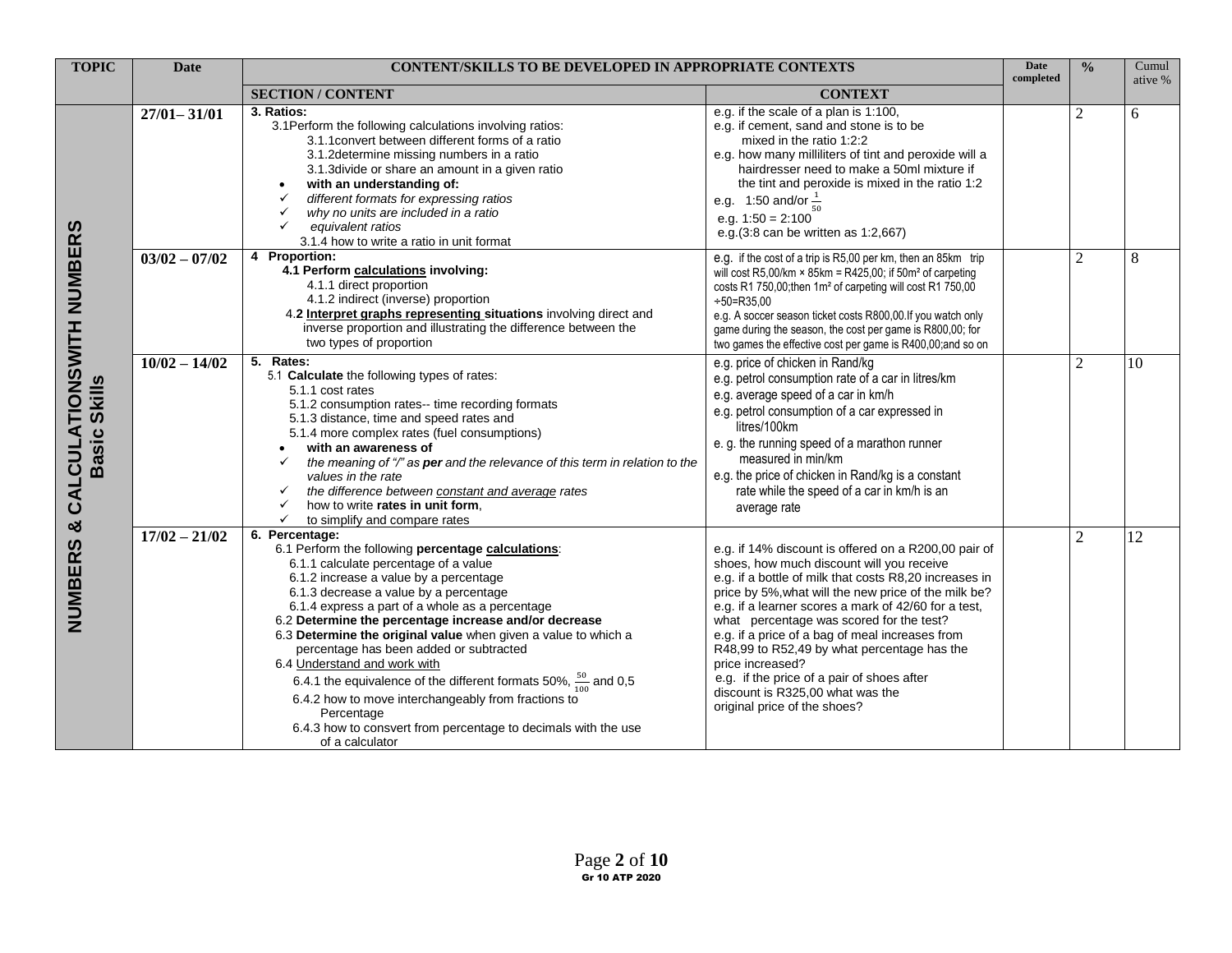| <b>TOPIC</b>                               | <b>Date</b>     | <b>CONTENT/SKILLS TO BE DEVELOPED IN APPROPRIATE CONTEXTS</b>                                                                                                                                                                                                                                                                                                                                                                                                                                                                                                                                                                                                                                                                                                                                                                         |                                                                                                                                                                                                                                                                                                                                           | <b>Date</b><br>completed | $\frac{0}{0}$  | Cumul<br>ative % |
|--------------------------------------------|-----------------|---------------------------------------------------------------------------------------------------------------------------------------------------------------------------------------------------------------------------------------------------------------------------------------------------------------------------------------------------------------------------------------------------------------------------------------------------------------------------------------------------------------------------------------------------------------------------------------------------------------------------------------------------------------------------------------------------------------------------------------------------------------------------------------------------------------------------------------|-------------------------------------------------------------------------------------------------------------------------------------------------------------------------------------------------------------------------------------------------------------------------------------------------------------------------------------------|--------------------------|----------------|------------------|
|                                            |                 | <b>SECTION / CONTENT</b>                                                                                                                                                                                                                                                                                                                                                                                                                                                                                                                                                                                                                                                                                                                                                                                                              | <b>CONTEXT</b>                                                                                                                                                                                                                                                                                                                            |                          |                |                  |
|                                            | $24/02 - 28/02$ | 7. Making sense of graphs that tell a story:<br>7.1 Work with variety of graphs found in newspapers, magazines, and other<br>resources for which there are no obvious or available equations and/or<br>patterns between the variables represented in the graphs<br>Recognize that:<br>graphs tell a story and be able to explain the story /message<br>$\checkmark$<br>/impression represented in a graph<br>graphs represent a relationship between two or more items/ quantities<br>$\checkmark$<br>and be able to identify those items and describe the relationship<br>Recognize and describe<br>how the shape and direction of a graph and changes to the shape/<br>$\checkmark$<br>direction affect the story/message represented in the graph<br>the meaning of different points on the graph<br>✓                             | in order to<br>$\bullet$<br>✓<br>recognize that graphs tell a story and be<br>able to explain the<br>story/message/impression                                                                                                                                                                                                             |                          | $\overline{2}$ | 14               |
| PATTERNS AND RELATIONSHIPS<br>Basic Skills | $02/03 - 06/03$ | 8. Patterns and relationships:<br>8.1 Fixed/constant Relationships<br>8.2 Relationships where there is a <b>constant difference</b> between<br>the terms in the relationship (that is, direct proportion<br>relationships and other linear relationships).<br>8.3 Relationships where there is an inverse proportion between<br>the terms in the relationship<br>8.4 Determine formulae and/or equations to describe relationships<br>represented in tables and/or graphs<br>8.4.1 constant(fixed) relationships<br>8.4.2 linear relationships<br>8.4.3 inverse proportion relationship<br>8.5 Know, understand and use terminology:<br>dependent and independent variables<br>discrete and continuous variables<br>$\checkmark$<br>increasing and decreasing relationships<br>✓<br>Critical values: minimum, maximum and zero values | 8.4.2. The cost of petrol increases at a constant<br>rate of R7,50 for every litre of petrol bought.,<br>design a table.<br>8.4.3. The table showing how much each teacher<br>who is part of a taxi hire scheme will have to pay<br>per month for the hire of the taxi as dependent on<br>the number of people who are part of the scheme |                          | $\overline{2}$ | 16               |
|                                            | $09/03 - 13/03$ | 9. Representations of relationships in tables, equations and graphs<br>Working with relationships represented in tables, equations and graphs<br>9.1 completing a table of values by reading values from a graph<br>9.2 plotting a graph from the values in a table<br>9.3 using a given formula and/or description of a relationship<br>to construct a table of values<br>9.4 matching formulae/equations to graphs and/or tables of<br>values of the relationship based on features and/or trends                                                                                                                                                                                                                                                                                                                                   |                                                                                                                                                                                                                                                                                                                                           |                          | $\overline{2}$ | 18               |
|                                            | $16/03 - 20/03$ | 10. Conversions:<br>10.1 Convert units of measurement from memory for the metric system:<br>$mm - cm - m - km$<br>$ml - l$<br>$q - kq - ton$<br>10.2 time conversions: sec - min - hours - days-weeks - months<br>10.3 Convert units of measurement using given conversion<br>factors and/or tables: $spoons - m\ell$ and $cups - ml$                                                                                                                                                                                                                                                                                                                                                                                                                                                                                                 | e.g. for cooking conversions<br>spoons - ml<br>$cups - ml$<br>e.g. household baking/cooking<br>/catering projects                                                                                                                                                                                                                         |                          | 2              | 20               |
|                                            | <b>POA</b>      | <b>INVESTIGATION or ASSIGNMENT AND CONTROLLED TEST</b>                                                                                                                                                                                                                                                                                                                                                                                                                                                                                                                                                                                                                                                                                                                                                                                |                                                                                                                                                                                                                                                                                                                                           |                          |                |                  |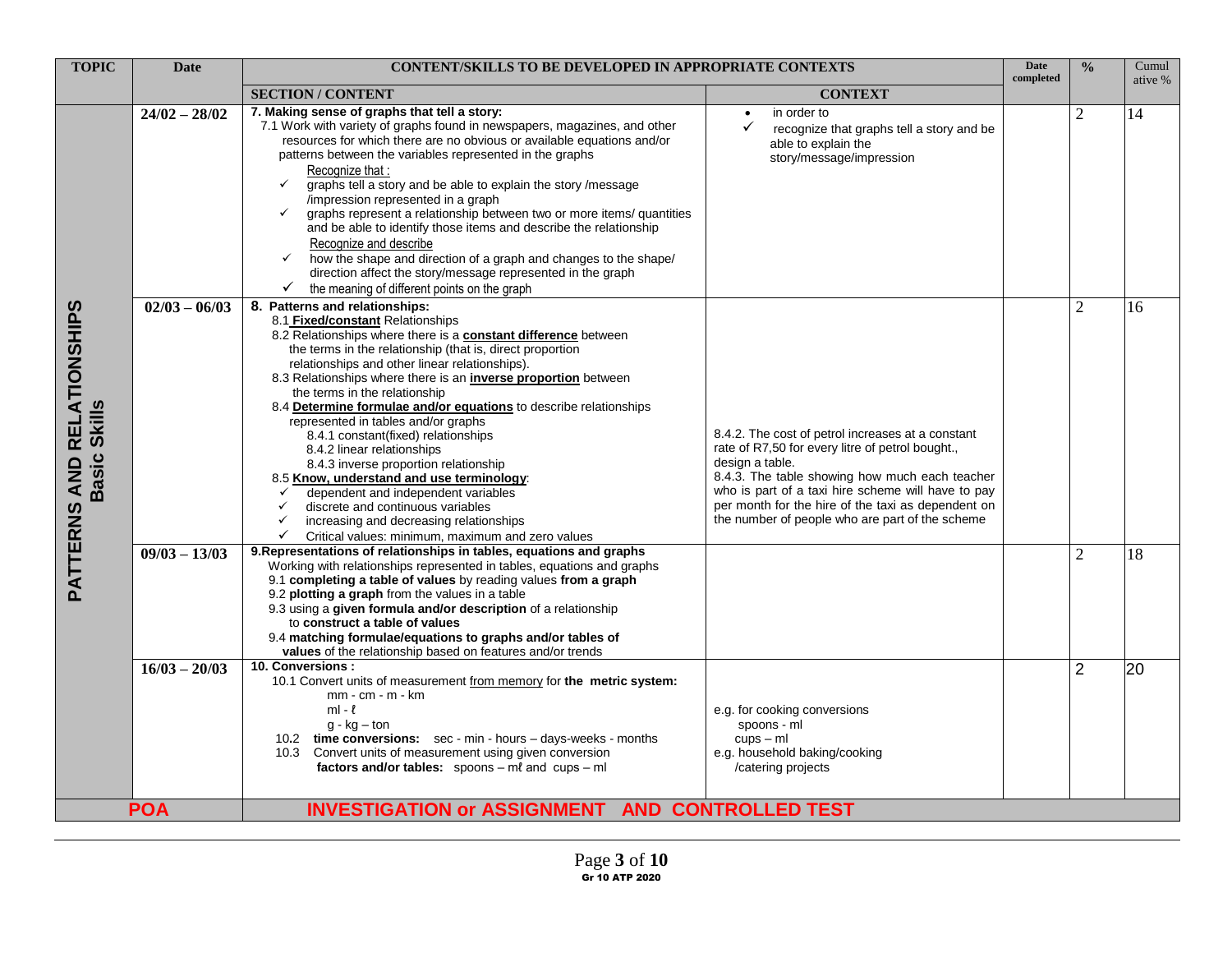| <b>TOPIC</b> | <b>Date</b>                             | <b>CONTENT/SKILLS TO BE DEVELOPED IN APPROPRIATE CONTEXTS</b>                                                                                                                                                                                                                                                                                                                                                                                                                                                                                                                         |                                                                                                                                                                                                                                                                                                                                                                                                                              | <b>Date</b><br>completed | $\frac{0}{0}$  | Cumul   |
|--------------|-----------------------------------------|---------------------------------------------------------------------------------------------------------------------------------------------------------------------------------------------------------------------------------------------------------------------------------------------------------------------------------------------------------------------------------------------------------------------------------------------------------------------------------------------------------------------------------------------------------------------------------------|------------------------------------------------------------------------------------------------------------------------------------------------------------------------------------------------------------------------------------------------------------------------------------------------------------------------------------------------------------------------------------------------------------------------------|--------------------------|----------------|---------|
|              |                                         | <b>SECTION / CONTENT</b>                                                                                                                                                                                                                                                                                                                                                                                                                                                                                                                                                              | <b>CONTEXT</b>                                                                                                                                                                                                                                                                                                                                                                                                               |                          |                | ative % |
|              |                                         | <b>TERM 2</b><br>$02/04 - 14/06$                                                                                                                                                                                                                                                                                                                                                                                                                                                                                                                                                      |                                                                                                                                                                                                                                                                                                                                                                                                                              |                          |                |         |
|              | $31/03 - 03/04$<br>$(4 \, \text{days})$ | 11. Financial documents:<br>Work with the following financial documents:<br>documents relating to personal and/or household finance, including:<br>11.1 household bills (electricity<br>11.2 shopping documents<br>11.3 banking documents*<br>11.4 household budgets<br>12 Tariff system:                                                                                                                                                                                                                                                                                             | See CAPS for terminology<br>-electricity, water, telephone, cell phone<br>- till slips<br>- bank statements and fee structures and account<br>statements<br>- household budgets                                                                                                                                                                                                                                              |                          | 3              | 23      |
| FINANCES     | 06/04-09/04<br>$(4 \text{ days})$       | 12.1 Calculate costs using given tariffs and/or formulae.<br>12.1.1 Electricity, water sewage<br>12.1.2 Telephone<br>12.1.3 Banking fees<br>12.1.4Transport<br>12.2 Draw and interpret graphs of various tariffs systems.                                                                                                                                                                                                                                                                                                                                                             | Work with the following tariff systems:<br>$\bullet$<br>municipal tariffs (e.g. electricity; water;<br>sewage)<br>telephone tariffs (e.g. cell phone and<br>✓<br>fixed line)<br>transport tariffs (e.g. bus, taxi and train<br>tariffs)<br>bank fees.<br>✓                                                                                                                                                                   |                          | 5              | 28      |
|              | 14/04-17/04<br>$(4 \text{ days})$       | 13 Time:<br>Read, record and perform calculations involving time values,<br>includina:<br>13.1 time values expressed and/or recorded on watches, clocks<br>and stopwatches<br>13.2 time values expressed in the following formats:<br>time of day formats<br>13.3 calculating elapsed time involving the different time formats (<br>13.4 calendars showing days, weeks and months<br>13.5 timetables, including:<br>study timetables and television timetable                                                                                                                        | e.g. 8 o'clock, 8:00 am, 8:00 pm, 20:00<br>e.g. the amount of time that has passed from 8:45<br>am to 9:17 am;                                                                                                                                                                                                                                                                                                               |                          | $\overline{2}$ | 30      |
| MEASUREMENT  | 20/04-24/04                             | 14 Measuring length and distance:<br>Determine length and/or distance using appropriate measuring<br>instruments, including:<br>14.1"rule or thumb" methods (e.g. One metre is approximately the<br>length from the shoulder to the fingertips when arms are outstretched)<br>14.2 rulers; measuring tapes; trundle wheels<br>14.3 odometers<br>14.4 scales (maps)<br>15 Measuring mass(weight)<br>Determine mass (weight) using appropriate measuring<br>instruments, including:<br>15.1 bathroom scales<br>15.2 kitchen scales<br>15.3 electronic scales for weighing large objects | Calculate<br>the cost associated with travelling a<br>certain distance<br>the time taken to complete a journey<br>speed(distance travelled in terms of<br>time)<br>e.g. household baking/cooking/catering projects<br>e.g. calculate the cost of 2,3kg of bananas at R8,20/kg<br>e.g. ingredients in cooking and baking; quantities of<br>drinks needed for a function; volume of concrete<br>needed for a foundation trench |                          | 3              | 33      |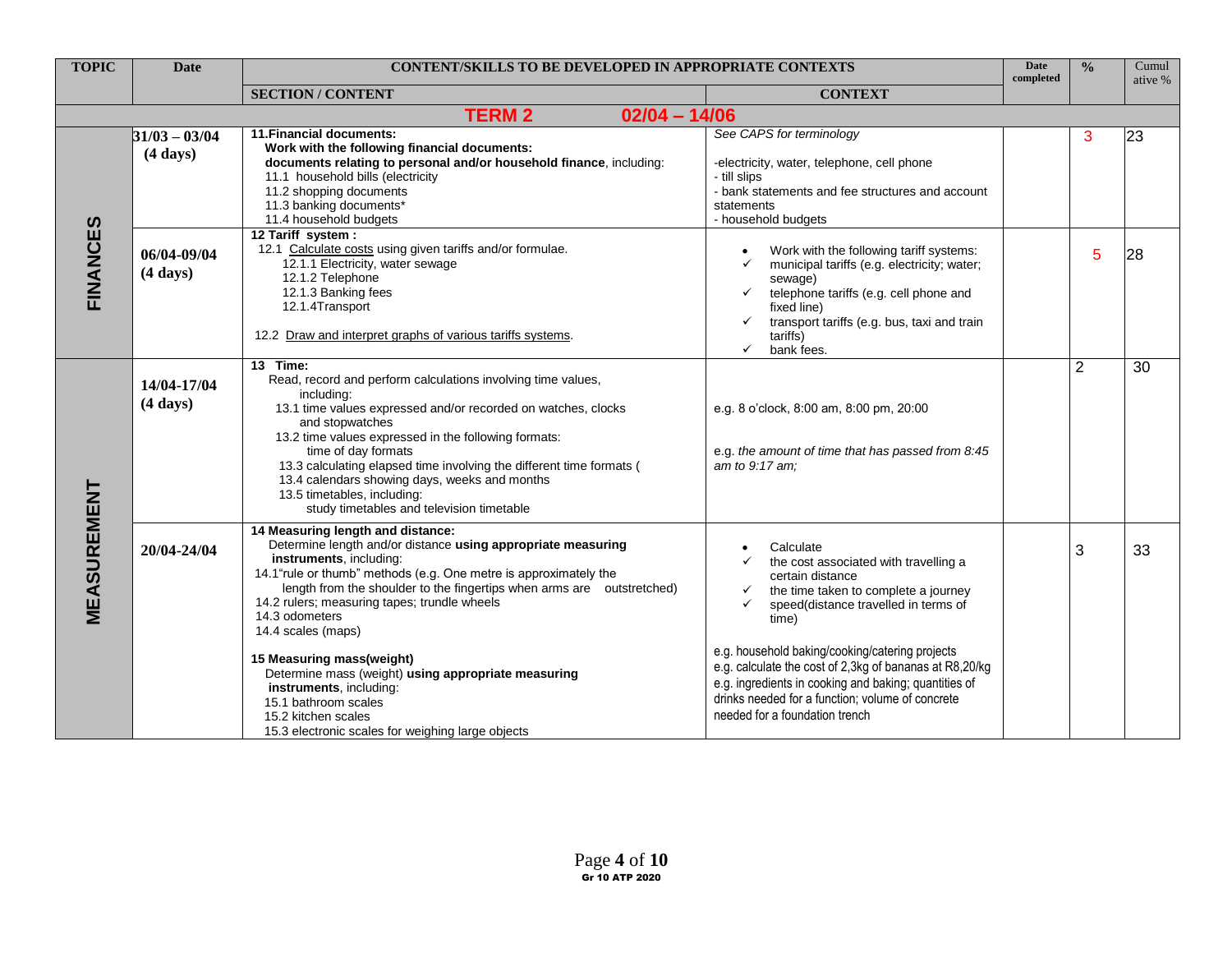| <b>TOPIC</b>                                                                  | <b>Date</b>                           | <b>CONTENT/SKILLS TO BE DEVELOPED IN APPROPRIATE CONTEXTS</b>                                                                                                                                                                                                                                                                                                                                                                                                                                                                                                                                                                                                       |                                                                                                                                                                                                                                                                                                                                                                                                                                                                                                                                                                                                        | <b>Date</b><br>completed | $\frac{0}{0}$ | Cumul<br>ative % |
|-------------------------------------------------------------------------------|---------------------------------------|---------------------------------------------------------------------------------------------------------------------------------------------------------------------------------------------------------------------------------------------------------------------------------------------------------------------------------------------------------------------------------------------------------------------------------------------------------------------------------------------------------------------------------------------------------------------------------------------------------------------------------------------------------------------|--------------------------------------------------------------------------------------------------------------------------------------------------------------------------------------------------------------------------------------------------------------------------------------------------------------------------------------------------------------------------------------------------------------------------------------------------------------------------------------------------------------------------------------------------------------------------------------------------------|--------------------------|---------------|------------------|
|                                                                               |                                       | <b>SECTION/CONTENT</b>                                                                                                                                                                                                                                                                                                                                                                                                                                                                                                                                                                                                                                              | <b>CONTEXT</b>                                                                                                                                                                                                                                                                                                                                                                                                                                                                                                                                                                                         |                          |               |                  |
| <b>MEASUREMENT</b>                                                            | $28/04 - 30/04$<br>$(3 \text{ days})$ | 16 Measuring volume:<br>Determine volume using appropriate measuring instruments,<br>including:<br>16.1 measuring spoons and cups<br>16.2 jugs, bottles and/or canisters<br>16.3 buckets and wheelbarrows<br>17 Measuring temperature:<br>Measure, monitor and interpret values using appropriate<br>instruments and/or resources, including:<br>17.1 thermometer<br>17.2 temperature dials and indicators<br>17.3 weather reports                                                                                                                                                                                                                                  | Calculate the cost of a certain volume of a product<br>e.g. calculate the cost of 2,5 litres of milk at 7,99/litre<br>e.g. on a stove or a refrigerator                                                                                                                                                                                                                                                                                                                                                                                                                                                |                          | 3             | 36               |
|                                                                               | $04/05 - 08/05$                       | 18 Calculating perimeter, area (including surface area)<br>Calculate the perimeter, area (including surface area) and<br>measure volume of objects: (VOLUMES NOT TO BE CALCULATED IN GR 10<br>18.1 Direct measurement (perimeter using rulers, etc.; area using<br>grids, etc.; and volume using measuring jugs, etc.)<br>18.2 Calculation of perimeter and area of 2-dimensional shapes<br>Calculation for each of the following:<br>(a)rectangles, (b) triangles and (c) circles (quarter, semi and<br>three-quarters) using known formulae                                                                                                                       | e. g. tiles are bought in whole tiles and not in m <sup>2</sup> ;<br>spreading rates for paint are estimates only; certain<br>products, such as wood and carpet, are sold in running<br>metres of a given width and not according to area.<br>e.g. When working out paint quantities estimation is<br>appropriate; but when working with medicine dosages,<br>accuracy is essential                                                                                                                                                                                                                    |                          | 4             | 40               |
| <b>OTHER</b><br><b>REPRESENTATIONS</b><br><b>AND</b><br><b>PLANS</b><br>MAPS, | $11/05 - 15/05$                       | $19$ Scale:<br>Work with both the following types of scales on maps, plans and in the<br>construction of models: <sup>+</sup><br>19.1 number scales expressed in the form 1:500<br>19.2 bar scales expressed in the form<br>10 <sub>m</sub><br>20 <sub>m</sub><br>0 m<br>19.3 Calculate actual length and distance when map and/or plan<br>measurements are known<br><b>20 Maps:</b><br>20.1 Map showing the seating plan and/or layout of a classroom<br>20.2 Map showing the layout of the buildings and/or sports fields at a<br>school<br>20.3 Map showing the layout of the stores in a shopping centre<br>20.4 Seating plans for cinemas and a sports stadium | Describe the position of an object (e.g. buildings,<br>furniture, seats) in relation to surrounding objects.<br>Describe the position of a building in relation to<br>surrounding buildings (e.g. the building is directly<br>across the road from the double-storey brick building).<br>Find locations, follow directions and develop directions<br>for travelling between two or more locations using the<br>following mapping reference systems and/or<br>techniques:<br>directional indicators "left", "right", "along", "straight",<br>"up" and "down"<br>house and/or building numbering systems |                          | 8             | 48               |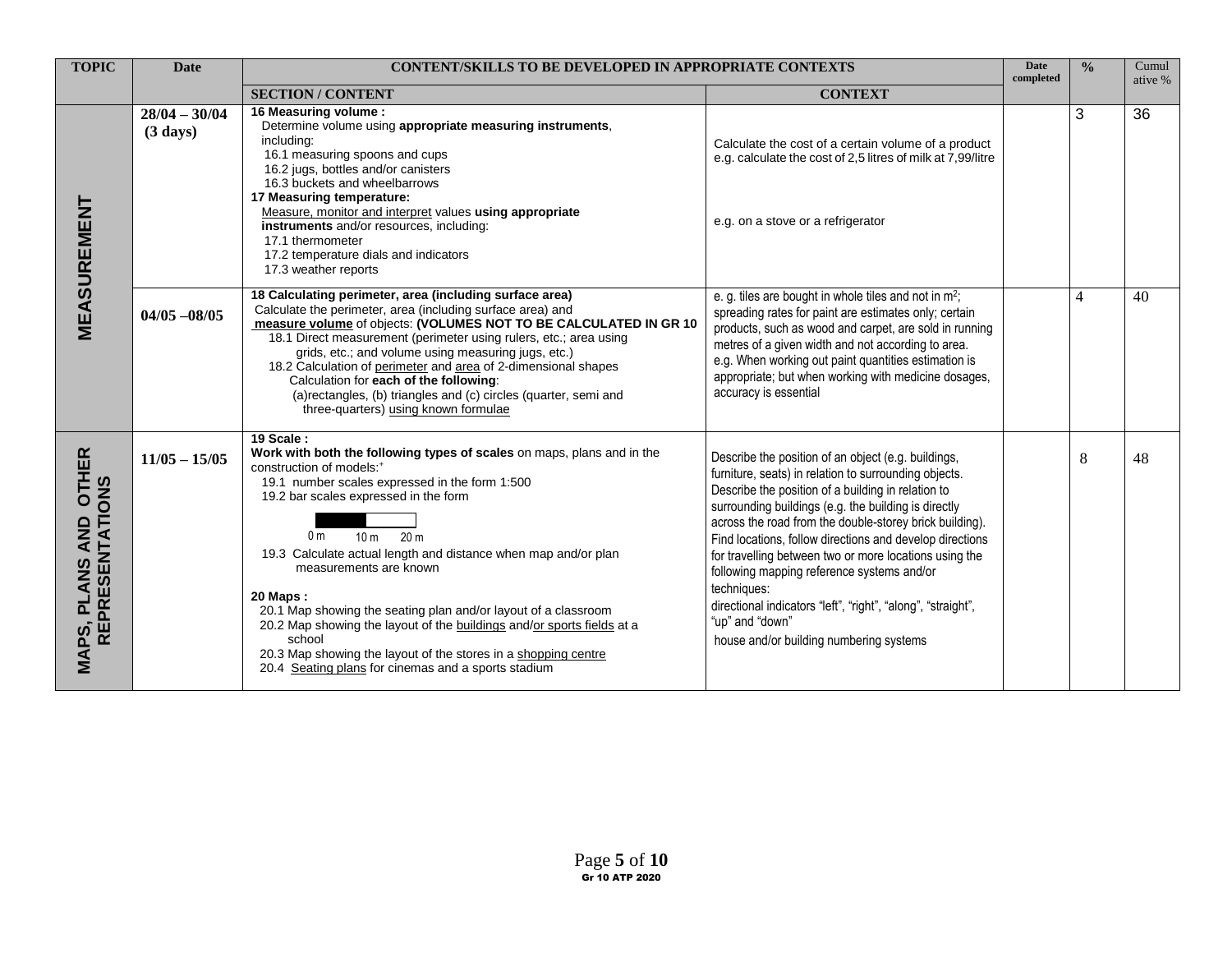| <b>TOPIC</b> | <b>Date</b>     | <b>CONTENT/SKILLS TO BE DEVELOPED IN APPROPRIATE CONTEXTS</b>                                                                                                                                                                                                                                                                                                                                                                                                                                                                                                                                                    |                                                                                                                                                                                                                                                                     | Date<br>completed | $\frac{0}{\alpha}$ | Cumul<br>ative % |  |  |
|--------------|-----------------|------------------------------------------------------------------------------------------------------------------------------------------------------------------------------------------------------------------------------------------------------------------------------------------------------------------------------------------------------------------------------------------------------------------------------------------------------------------------------------------------------------------------------------------------------------------------------------------------------------------|---------------------------------------------------------------------------------------------------------------------------------------------------------------------------------------------------------------------------------------------------------------------|-------------------|--------------------|------------------|--|--|
|              |                 | <b>SECTION/CONTENT</b>                                                                                                                                                                                                                                                                                                                                                                                                                                                                                                                                                                                           | <b>CONTEXT</b>                                                                                                                                                                                                                                                      |                   |                    |                  |  |  |
| PROBABILITY  | $18/05 - 22/05$ | 21 Expressions of probability and prediction :<br>Work with situations involving probability, including:<br>21.1 games that make use of coins and dice<br>21.2 weather predictions<br>21.3 Recognize the difference between the following terms:<br>21.3.1 event<br>21.3.2 outcome/result<br>21.4 Recognize that probability is expressed using a scale that ranges between:<br>0 (events that cannot take place - impossible events)<br>1 or 100% (events that are certain to take place)<br>21.5 Recognize that the probability of an event is expressed using<br>fractions, percentages and decimal notation. | e.g. Although there is always a chance that someone<br>may win a lottery, this does not mean that there will<br>always be a winner every time the lottery is played.<br>e.g. The theoretical probability of a tossed coin landing<br>on head is $\frac{1}{2}$ (50%) |                   | 8                  | 56               |  |  |
|              | 25/05 - 29/05   |                                                                                                                                                                                                                                                                                                                                                                                                                                                                                                                                                                                                                  | <b>REVISION</b>                                                                                                                                                                                                                                                     |                   |                    |                  |  |  |
|              | $01/06 - 12/06$ | <b>HALF YEARLY EXAMINATION</b>                                                                                                                                                                                                                                                                                                                                                                                                                                                                                                                                                                                   |                                                                                                                                                                                                                                                                     |                   |                    |                  |  |  |
|              | <b>POA</b>      | <b>INVESTIGATION or ASSIGNMENT AND HALF YEARLY EXAMINATION</b>                                                                                                                                                                                                                                                                                                                                                                                                                                                                                                                                                   |                                                                                                                                                                                                                                                                     |                   |                    |                  |  |  |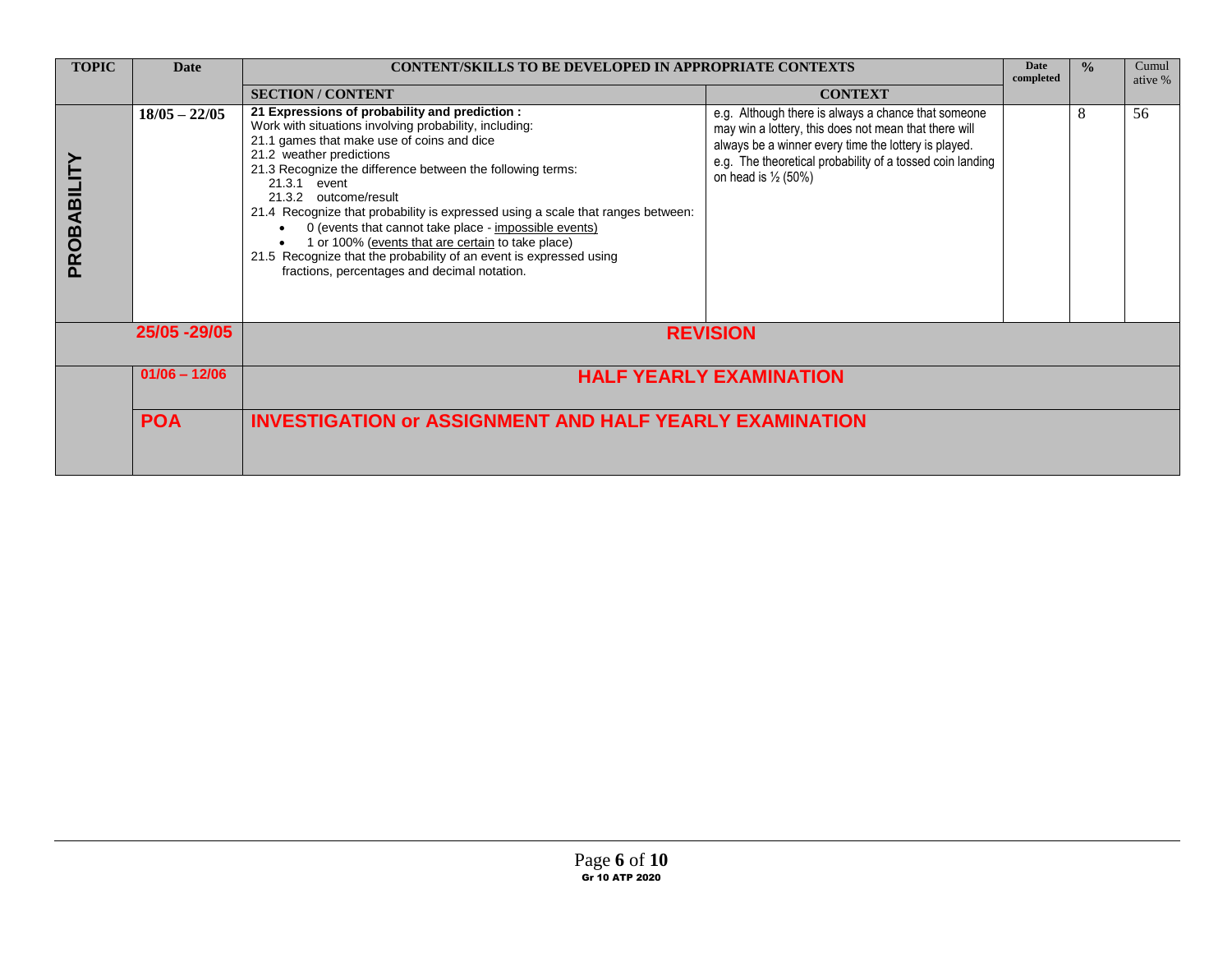| <b>TOPIC</b> | <b>Date</b>                        | <b>CONTENT/SKILLS TO BE DEVELOPED IN APPROPRIATE CONTEXTS</b>                                                                                                                                                                                                                                                                                                                                                                                                                                                                                                                                                                                  |                                                                                                                                                                                                                                                                                                                                                                             | <b>Date</b><br>completed | $\frac{0}{0}$           | Cumul<br>ative % |
|--------------|------------------------------------|------------------------------------------------------------------------------------------------------------------------------------------------------------------------------------------------------------------------------------------------------------------------------------------------------------------------------------------------------------------------------------------------------------------------------------------------------------------------------------------------------------------------------------------------------------------------------------------------------------------------------------------------|-----------------------------------------------------------------------------------------------------------------------------------------------------------------------------------------------------------------------------------------------------------------------------------------------------------------------------------------------------------------------------|--------------------------|-------------------------|------------------|
|              |                                    | <b>SECTION / CONTENT</b>                                                                                                                                                                                                                                                                                                                                                                                                                                                                                                                                                                                                                       | <b>CONTEXT</b>                                                                                                                                                                                                                                                                                                                                                              |                          |                         |                  |
|              |                                    | <b>TERM3</b><br>$09/07 - 20/09$                                                                                                                                                                                                                                                                                                                                                                                                                                                                                                                                                                                                                |                                                                                                                                                                                                                                                                                                                                                                             |                          |                         |                  |
|              | $07/07 - 10/07$<br>4 days          | 22 Income, expenditure, profit/loss, income-and expenditure<br>statements and budgets :<br>22.1 Identify and perform calculations involving income, expenditure, profit and<br>loss values, including:<br>Fixed, variable and occasional income values and fixed, variable,                                                                                                                                                                                                                                                                                                                                                                    | Analyzing and preparing income-and-<br>expenditure statements and budgets.<br>an individual and/or household<br>✓                                                                                                                                                                                                                                                           |                          | $\overline{7}$          | 63               |
| FINANCE      | $13/07 - 17/07$                    | occasional, high-priority and low-priority expenditure values from the<br>following sources:<br>A Personal income<br>salaries, wages and commission<br>✓<br>gifts and pocket money<br>✓<br>bursaries and loans<br>✓<br>✓<br>savings<br>interest<br>✓<br>inheritance<br><b>B</b> Personal expenditure<br>living expenses (e.g. food, clothing)<br>✓<br>accounts (e.g. electricity and water)<br>$\checkmark$<br>✓<br>telephone<br>fees (e.g. school fees and bank fees)<br>✓<br>insurance (e.g. car , household)<br>✓<br>loan repayments (e.g. store accounts)<br>$\checkmark$<br>personal taxes<br>$\checkmark$<br>savings                     | a trip (e.g. holiday)<br>✓<br>personal projects (e.g. dinner party;<br>✓<br>significant purchases such as a cell<br>phone, television or furniture)                                                                                                                                                                                                                         |                          |                         |                  |
|              | $20/07 - 24/07$                    | 23 Interest:<br>23.1 Perform calculations involving simple and compound interest through<br>manual calculations and without the use of formulae<br>23.2 Represent simple interest growth scenarios using linear graphs and<br>compound interest growth scenarios using graphs showing compound<br>change                                                                                                                                                                                                                                                                                                                                       | Work with various banking and other financial<br>documents (e.g. bank statement; account<br>statements showing interest rates on a debit<br>balance)<br>Distinguish between "interest rate" and<br>"interest" values                                                                                                                                                        |                          | $\overline{4}$          | 67               |
|              | $27/07 - 31/07$<br>$03/08 - 07/08$ | 24 Banking<br>24.1 Investigate the following types of bank accounts:<br>✓<br>savings account<br>$\checkmark$<br>cheque/current account<br>✓<br>fixed deposit account<br>credit account (with a credit card) and a debit account (with a debit card)<br>24.2 Interpret banking documents (e.g. bank statements and fees brochures)<br>and understand the terminology in the documents<br>24.3 Determine bank charges for different types of accounts using given fee<br>tables and formulae.<br>24.4 Draw graphs from given bank charge formulae to represent bank charges<br>for different transaction amounts on different types of accounts. | Terminology in the documents<br>opening and closing balance<br>✓<br>$\checkmark$<br>debit, credit and interest<br>stop order and debit order<br>$\checkmark$<br>ATM and bank charge or transaction fee<br>✓<br>electronic transfer and payment<br>$\checkmark$<br>$\checkmark$<br>credit rates and debit rates<br>$\checkmark$<br>payment, interest, deposit and withdrawal |                          | $\overline{\mathbf{4}}$ | 71               |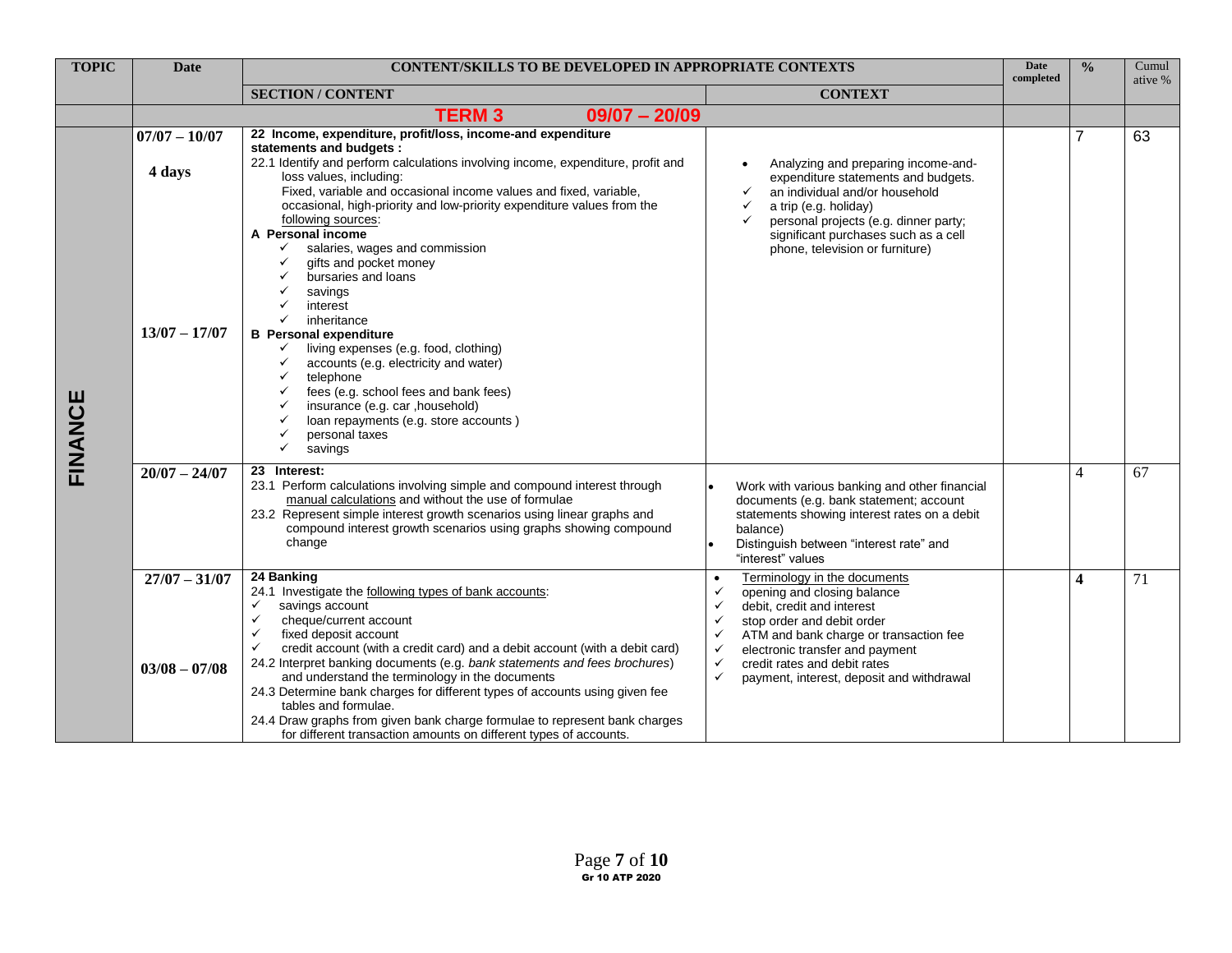| <b>TOPIC</b>                                                          | <b>Date</b>                                              |                                                                                                                                                                                                                                                                                                                                                                                                                                                                                                                                                                                                               | <b>CONTENT/SKILLS TO BE DEVELOPED IN APPROPRIATE CONTEXTS</b>                                                                                                                                                                                                   |           |                | Cumul<br>ative % |
|-----------------------------------------------------------------------|----------------------------------------------------------|---------------------------------------------------------------------------------------------------------------------------------------------------------------------------------------------------------------------------------------------------------------------------------------------------------------------------------------------------------------------------------------------------------------------------------------------------------------------------------------------------------------------------------------------------------------------------------------------------------------|-----------------------------------------------------------------------------------------------------------------------------------------------------------------------------------------------------------------------------------------------------------------|-----------|----------------|------------------|
|                                                                       |                                                          | <b>SECTION / CONTENT</b>                                                                                                                                                                                                                                                                                                                                                                                                                                                                                                                                                                                      | <b>CONTEXT</b>                                                                                                                                                                                                                                                  | completed |                |                  |
| FINANCE                                                               | $11/08 - 14/08$<br>$(4 \text{ days})$<br>$17/08 - 21/08$ | 25 Taxation (VAT) :<br>25.1 Work with VAT in the context of shop purchases, till slips and bills (e.g.<br>.electricity, water, telephone)<br>25.2 Develop an understanding of the difference between a VAT inclusive" value<br>and a value "excluding VAT".-<br>25.3 Investigate through calculation how a final price has been determined by<br>adding relevant % VAT to a price excluding VAT.<br>25.4 Investigate through calculation the amount of VAT that has been added to a<br>"VAT inclusive" price.                                                                                                 |                                                                                                                                                                                                                                                                 |           | $\overline{2}$ | 73               |
|                                                                       | $24/08 - 28/08$                                          | 26 Models:<br>26.1Investigate packaging arrangements using actual cans and a range of actual<br>boxes.<br>26.2 Determine the most appropriate way to package cans and/or boxes for<br>optimal use of space.<br>26.3 Determine the most cost-effective way to package a number of cans and/or<br>boxes.                                                                                                                                                                                                                                                                                                        |                                                                                                                                                                                                                                                                 |           | 2              | 75               |
| APS, PLANS AND OTHER<br><b>REPS</b>                                   | $31/08 - 04/09$                                          | 27 Plans(instruction/assembly diagrams)<br>Use instruction/assembly diagrams, containing words and/or pictures, found in<br>manuals for:<br>✓<br>plugs<br>plastic models<br>$\checkmark$<br>unassembled wooden furniture units<br>$\checkmark$<br>cell-phones(e.g. installing a battery and sim card; or operating<br>$\checkmark$<br>instructions)<br>electrical appliance that require individual components to be<br>$\checkmark$<br>connected (e.g. connecting speakers to a hi-fi; or connecting an aerial<br>to a television)<br>Children's toys including Lego-type kits.<br>$\checkmark$              |                                                                                                                                                                                                                                                                 |           | 3              | 78               |
| <b>AND</b><br><b>REPS</b><br><b>ANS</b><br><b>OTHER</b><br>ᇍ<br>MAPS, | $07/09 - 11/09$                                          | 28 Plans (floor and design plan/):<br>Use the following plans:<br>rough and scaled floor/layout plans showing a top view (perspective<br>28.1 Understand the symbols and notation used on plans<br>28.2 Describe what is being represented on the plans.<br>28.3 Analyze the layout of the structure shown on the plan and suggest<br>alternative layout options.<br>28.4 Determine actual lengths of objects shown on plans using measurement<br>and a given scale (number or bar scale).<br>28.5 Determine quantities of materials needed by using the plans and perimeter,<br>area and volume calculations | a familiar structure<br>(e.g. classroom, room in a house-<br>bedroom or lounge)<br>e.g. the symbol for a window is a double<br>line; the symbol for a door is a vertical<br>line attached to a quarter circle<br>indicating the swing direction of the<br>door. |           | 4              | 82               |
|                                                                       | $14/09 - 18/09$                                          | <b>REVISION</b>                                                                                                                                                                                                                                                                                                                                                                                                                                                                                                                                                                                               |                                                                                                                                                                                                                                                                 |           |                |                  |
| <b>POA</b>                                                            |                                                          | <b>INVESTIGATION OR ASSIGNMENT AND CONTROLLED TEST</b>                                                                                                                                                                                                                                                                                                                                                                                                                                                                                                                                                        |                                                                                                                                                                                                                                                                 |           |                |                  |
|                                                                       |                                                          |                                                                                                                                                                                                                                                                                                                                                                                                                                                                                                                                                                                                               |                                                                                                                                                                                                                                                                 |           |                |                  |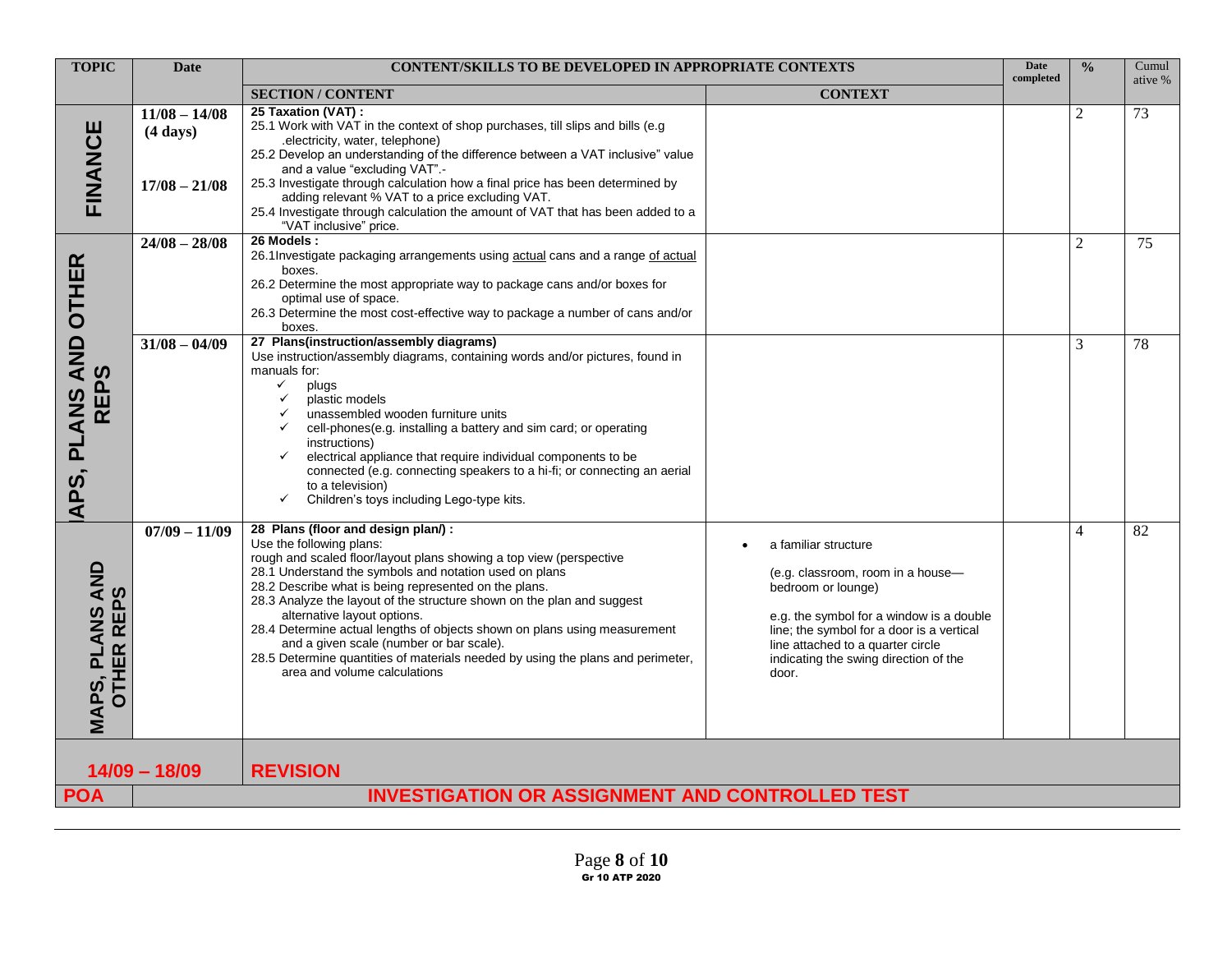| <b>TOPIC</b>  | <b>Date</b>                           | <b>CONTENT/SKILLS TO BE DEVELOPED IN APPROPRIATE CONTEXTS</b>                                                                                                                                                                                                                                                                                                                                                                                                                                                                                                                                                                                                                                                                                                                                                         |                                                                                                                                                                                                                                   | <b>Date</b><br>completed | $\frac{0}{0}$ | Cumul<br>ative % |
|---------------|---------------------------------------|-----------------------------------------------------------------------------------------------------------------------------------------------------------------------------------------------------------------------------------------------------------------------------------------------------------------------------------------------------------------------------------------------------------------------------------------------------------------------------------------------------------------------------------------------------------------------------------------------------------------------------------------------------------------------------------------------------------------------------------------------------------------------------------------------------------------------|-----------------------------------------------------------------------------------------------------------------------------------------------------------------------------------------------------------------------------------|--------------------------|---------------|------------------|
|               |                                       | <b>SECTION / CONTENT</b>                                                                                                                                                                                                                                                                                                                                                                                                                                                                                                                                                                                                                                                                                                                                                                                              | <b>CONTEXT</b>                                                                                                                                                                                                                    |                          |               |                  |
|               |                                       | <b>TERM 4</b>                                                                                                                                                                                                                                                                                                                                                                                                                                                                                                                                                                                                                                                                                                                                                                                                         | $01/10 - 04/12$                                                                                                                                                                                                                   |                          |               |                  |
| DATA HANDLING | $01/10 - 04/10$<br>$(4 \text{ days})$ | 29.1 Developing Questions:<br>Develop a question or set of questions that requires the<br>collection of single sets<br>Recognize that the way in which questions are phrased can<br>impact on the data collected and, therefore, on the findings of<br>the investigation.                                                                                                                                                                                                                                                                                                                                                                                                                                                                                                                                             | investigate problems relating to the<br>personal lives of learners                                                                                                                                                                |                          | 3             | 85               |
|               |                                       | 29.2 Collecting Data:<br>Develop and use an appropriate form/instrument for collecting<br>$\bullet$<br>single set including:<br>observation<br>$\checkmark$<br>interview<br>✓<br>questionnaire or survey with an awareness of the following:<br>✓<br>the situations for which the different types of data collection<br>$\circ$<br>instruments are most appropriate and the advantages and<br>disadvantages of each type<br>the difference between a "population" and a "sample"<br>$\circ$<br>how to select an appropriate sample from a population<br>$\circ$<br>the impact that the choice of sample will have on the reliability<br>$\circ$<br>of the data collected                                                                                                                                              | Collect data on problems being investigated<br>relating to the personal lives of learners                                                                                                                                         |                          | 3             | 88               |
|               | $07/10 - 11/10$                       | 29.3 Classifying and Organizing Data:<br>29.3.1 Classify collected data as:<br>categorical data (e.g. male/female; type of car)<br>✓<br>numerical data, further classified as discrete data (e.g. number<br>$\checkmark$<br>of people; number of cars) and continuous data (e.g. weights;<br>rainfall)<br>29.3.2 Sort collected numerical data according to one. (e.g. Sort data<br>relating to the heights of the learners in a class according to height<br>only; or according to both gender and height; or according to<br>gender, height and class.<br>29.3.3 Group collected data using intervals (where appropriate) (e.g. It<br>is often appropriate to group test scores in the mark intervals "0-<br>29"; "30-39"; etc.).<br>29.3.4 Organise collected data using:<br>tallies<br>✓<br>frequency tables<br>✓ | Transform the data into a form that can be analysed, or<br>into a form that can be more easily summarised and/or<br>represented, to find answers to the question(s) posed<br>on issues relating to the personal lives of learners |                          | 4             | 92               |